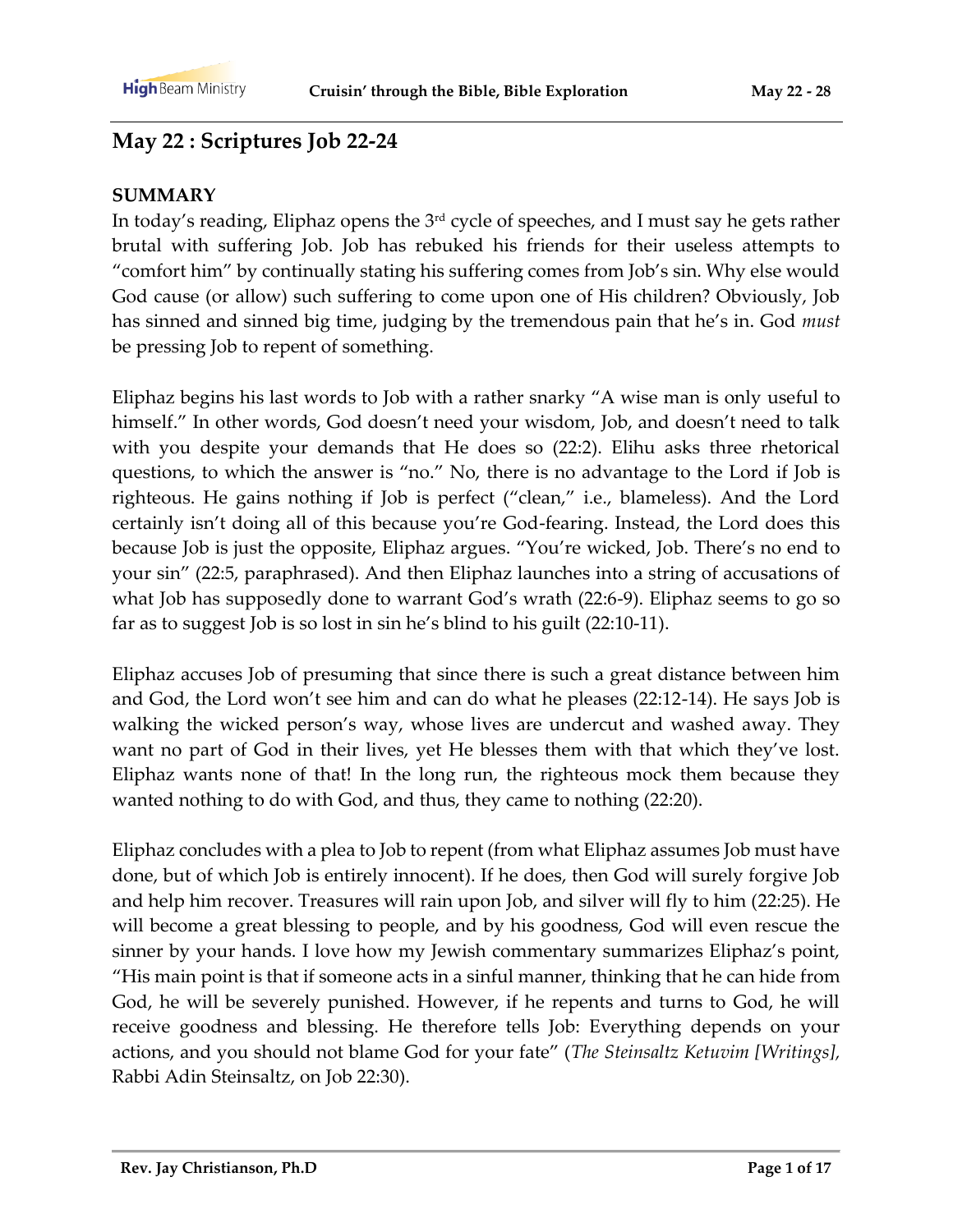**High** Beam Ministry

Job responds to Eliphaz in chapters 23-24. Job begins by saying it's not him hiding from God, but God is hiding from Job (23:2-3). Job demands a fair and direct trial before God (23:4-7) to prove his blamelessness and innocence and be free from his Judge. And even though Job searches the four corners of the earth (metaphorically speaking), God is nowhere to be seen. But God knows Job and sees him (very true per chapters 1-2), and Job knows that even though the Lord may test him, he will emerge like gold from the furnace – without dross (impurities). How has Job maintained his blamelessness? By continually walking God's way and consuming the Lord's commands as his food (23:12). And yet, Job decries God's justice for making the blameless man suffer and keeping him alive to endure the pain (23:13).

On the other hand, in chapter 24, Job objects to God allowing the wicked to flourish (24:2- 4) and never letting the righteous see their judgment. The wicked push the poor around, and the poor endure much hardship under the oppression and heartlessness of the wicked, "yet God pays no attention to this crime" (24:12). Therefore, since God doesn't judge the wicked, God must be okay with it. The wicked ignore God's ways, commit murder and adultery and steal. But Job knows what's in store for them. "They float on the surface of the water" (24:18), i.e., their lives won't endure. Their lives will just float away into oblivion. But even though they do all these bad things (24:19-21), God still sustains them (24:22-23). However, the Lord's eyes are still on them. Verse 24 is tough to understand, so I'll refer to Rabbi Steinsaltz's translation/commentary, "Were the eyes of God to be lifted even briefly from the wicked they would be gone; it is only God's special protection that sustains them. If God's eyes were lowered from the wicked at all, they would be gathered in from their place and cut off, and they would wither and be lost like the top of an ear of corn."

So, Job refutes Eliphaz's claim about divine justice that the righteous live extraordinary lives and the wicked suffer. In Job's experience, God's justice allows the wicked to have extraordinary lives while the blameless, God-fearing people suffer. Where is God's justice in that?

### **INSIGHT**

I can't tell you how often I agree with Job throughout this book. I confess I'm a newshound, and I often spend more time than I should be reading through internet news sites to see what is going on that day. I have to admit, I understand Job's frustration. I see obviously wicked people getting away with murder, adultery, theft, and all kinds of "in-Your-face, God" behaviors. What's most frustrating is that I've seen many who have lived long and prosperous lives, seemingly without a care in the world. I don't walk in their shoes or know what they're feeling or going through. Maybe they *are* experiencing God's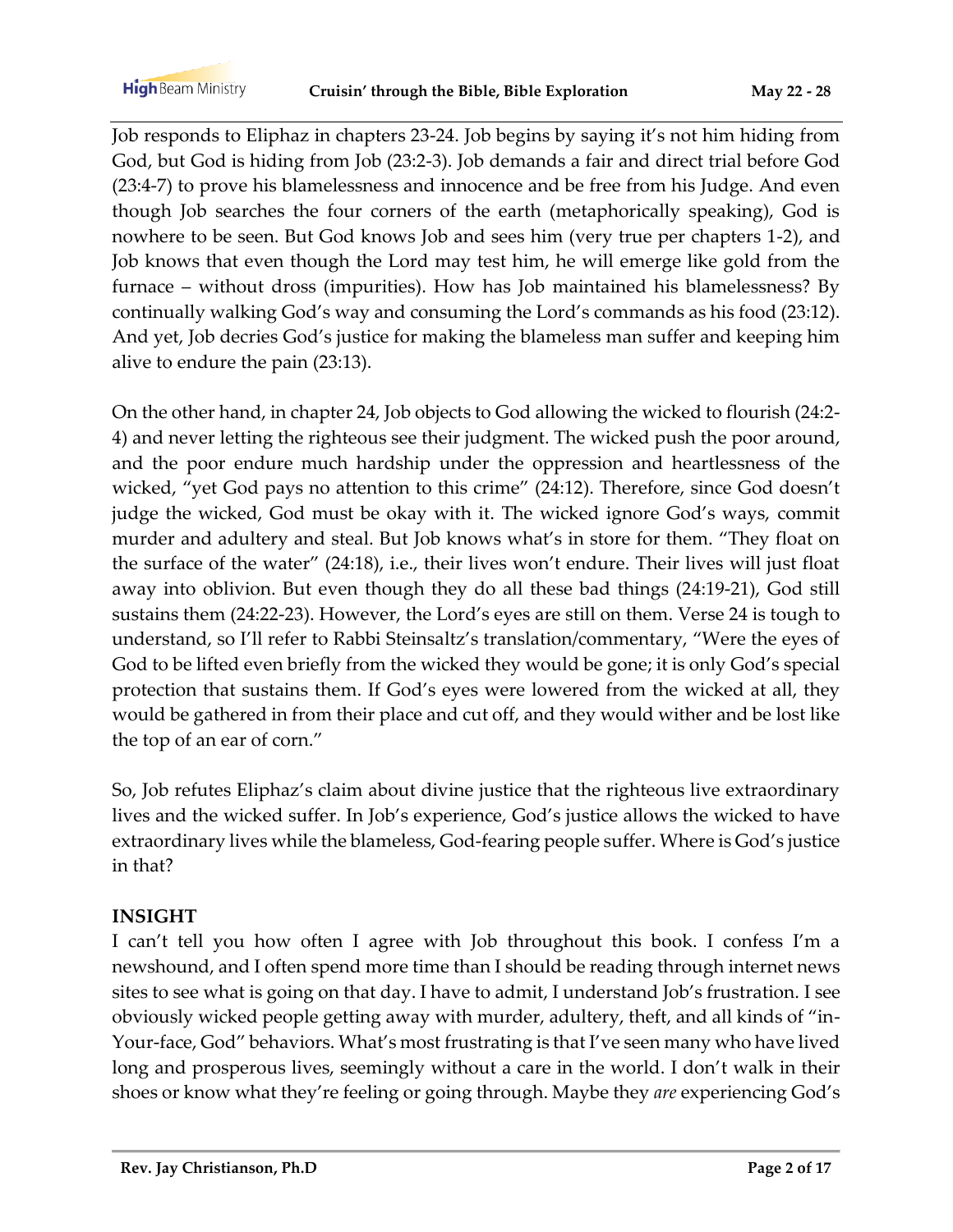judgment through bad things that I don't see happen to them. But on the surface, they seem to be raking in their ill-gotten gain and smirking because they believe there is no God to hold them accountable. Meanwhile, I see innocent people suffering under the same wicked people's abuse. All I can say is I'm confident that the Lord will work it out either in this life (sometimes) or the next (most certainly). I don't understand the ways of God's justice, but I trust in His justice, and everything will be accounted for and either punished or rewarded in the end.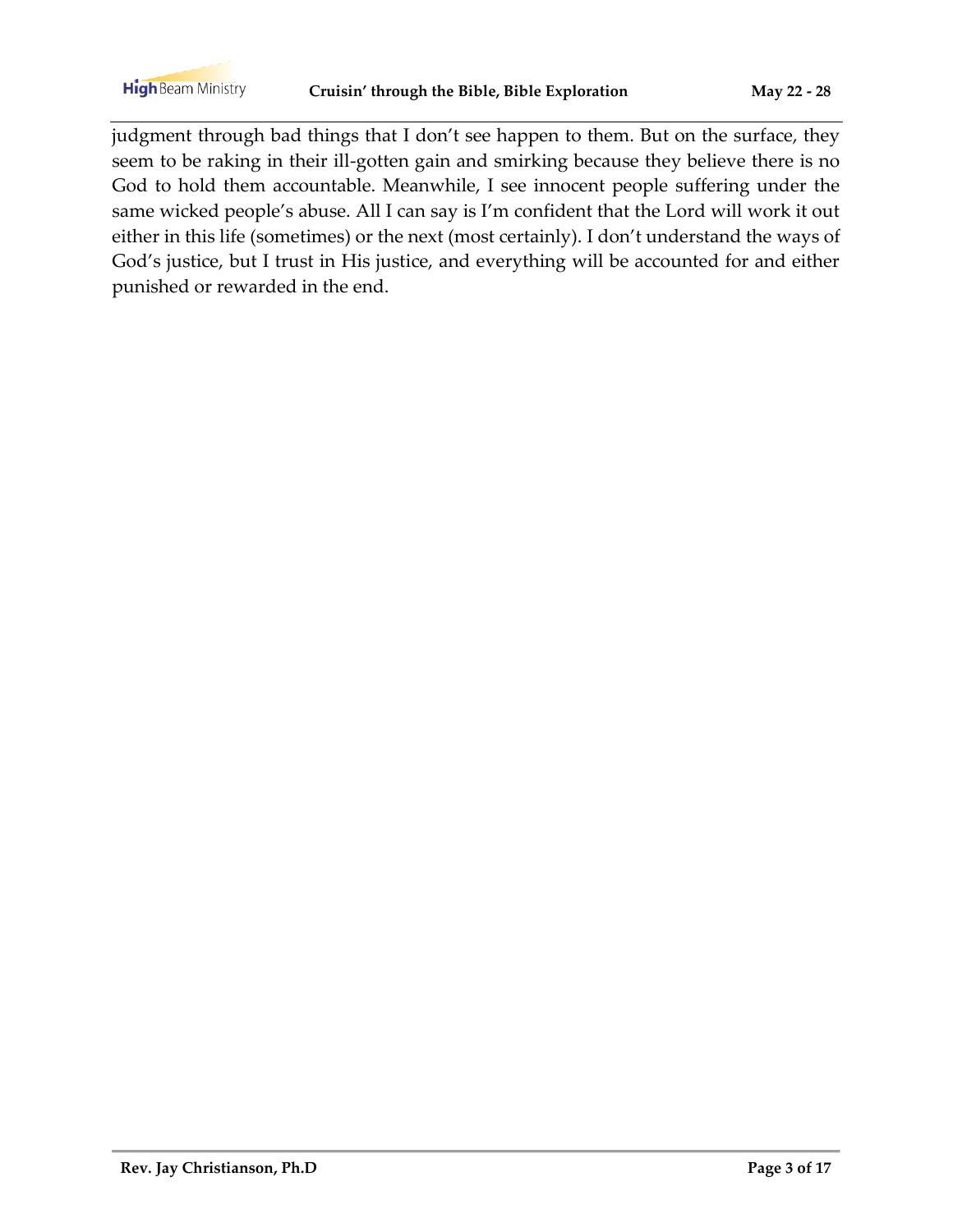# **May 23 : Scriptures Job 25-27**

#### **SUMMARY**

Well, then. Chapter 25 is short, and so is Bildad with Job. "Job, there is no way you can be justified before God. He sees all and knows all, and you won't be vindicated. If the heavenly powers aren't pure before God, what makes you think a human can ever be?"

In chapter 26, Job responds to Bildad sarcastically, saying, "Wow! Some help you are!" (26:2-3). Bildad only says what everybody else says (the conventional wisdom re: God and suffering). He agrees with Bildad that God is mighty and awesome (26:5-8). And yet, God "keeps His throne obscured from view" (26:9). Job says though God is great, He's mysterious, His world is chaotic, and people can only grasp a "fringe" of His ways (26:14).

Job continues into chapter 27 with a charge that God has dealt with him unjustly, but Job will not be unjust by speaking lies and deceits by agreeing that his friends are right about him (27:2-4). As his friends claim, Job continues to hold his position that he's done nothing wrong to warrant his suffering. Eliphaz, Zophar, and Bildad claim God is acting against Job because of his wickedness (obviously) because the righteous do not suffer God's punishment. The three friends' big mistake is assuming what has happened to Job is punishment, not anything else.

Job acknowledges the wicked person's ultimate end, and while his friends were saying it applies to him, Job defends his blamelessness and warns them of their judgment for speaking wrongly against him (27:7).

I admit I've been struggling over verses 27:7-12. So I went to various translations to see what insights I might get. The Contemporary English Version says, *"I pray that my enemies will suffer no less than the wicked. Such people are hopeless, and God All-Powerful will cut them down, without listening when they beg for mercy. And that is what God should do because they don't like him or ever pray."* These verses are an imprecatory prayer that asks for God's judgment against someone. Job vehemently claims his innocence (27:5-6). Here it seems he regards his friends as enemies since they've spoken harshly, unfairly, and unjustly against him. Then he hurls their own words back at them (27:12). They, not he, will face the punishment of the wicked and what follows is Job's description of what they will face (27:13-23).

### **INSIGHT**

It's tough to be misunderstood and maligned. Job is correct that his integrity is intact. He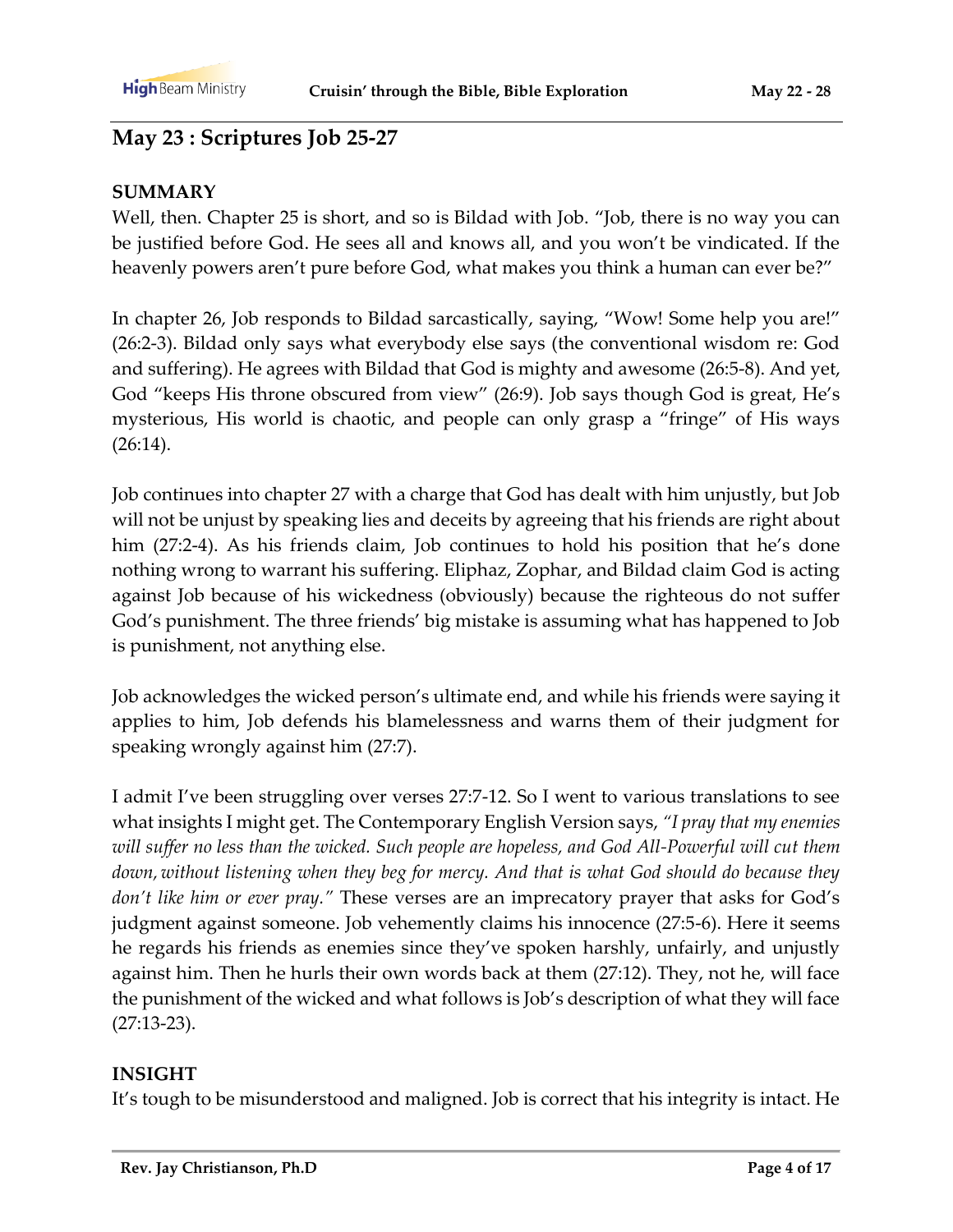was walking right with God, so much so that God bragged about Job to His Adversary, which started this whole ball of suffering. Job's integrity is so set that he refuses to accept a false accusation against himself even though his situation doesn't make sense. Out of his integrity, he intensely asks God to explain what's going on and why. It's okay to struggle with suffering and wrestle with the Lord. Even in silence, trust Him.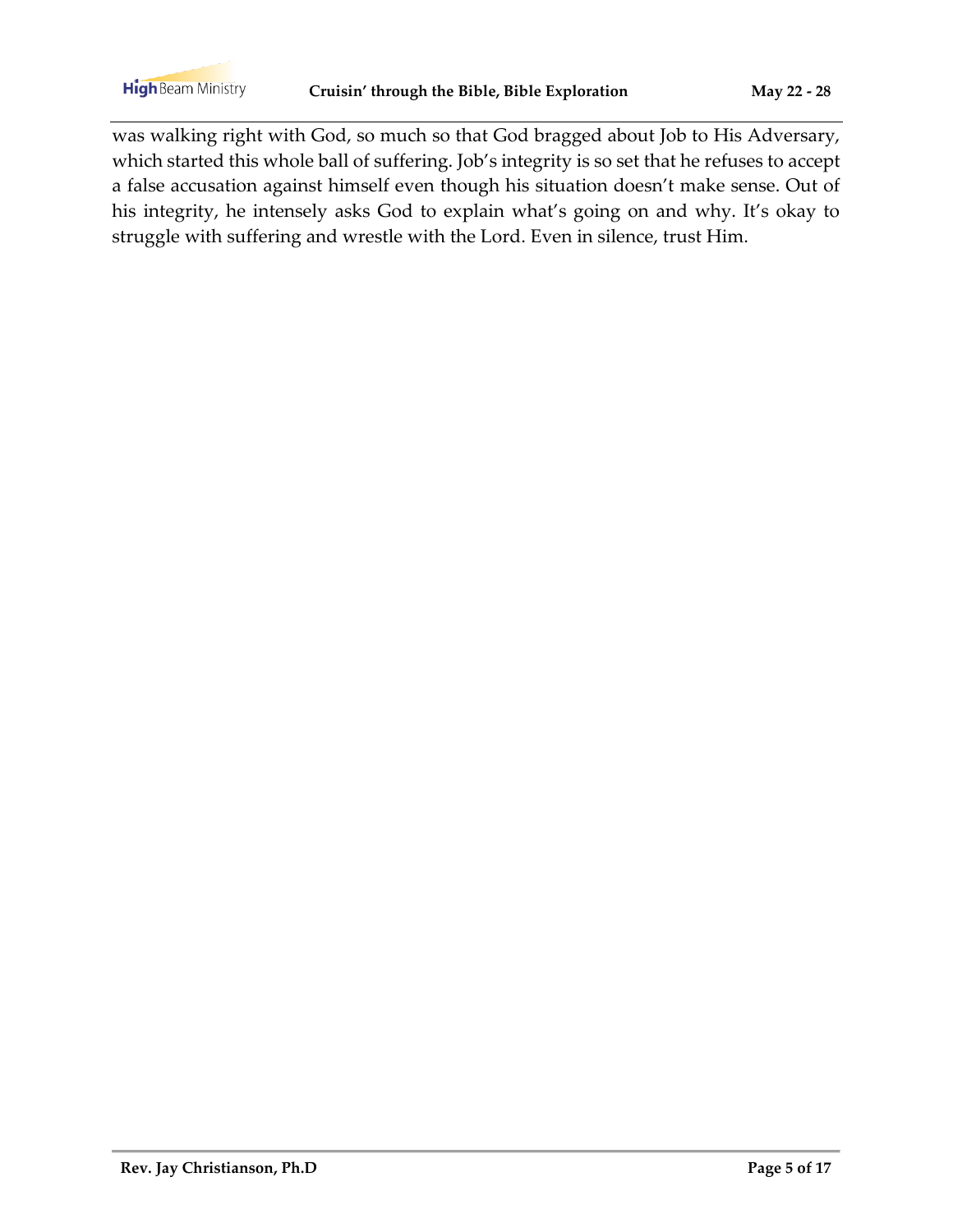# **May 24 : Scriptures Job 28-30**

#### **SUMMARY**

You may have noticed that in the third cycle of speeches, Eliphaz had his say (Job 22), and Bildad spoke his peace (Job 25), but Zophar had no speech for Job. Instead, Job has two speeches. The first one is about his friends, the wicked, and wisdom (Job 27-28).

In chapter 28, Job describes how difficult it is to find precious metals and gems. Those things aren't just lying about, and men have to dig hard to find them (28:1-11). But where does someone find wisdom? Wisdom is more challenging to find (28:12-14) and more precious (28:15-19) than treasures of the earth. Where can it be found (28:20-22)? Only with God (28:23-28). Fear of the Lord is wisdom, and turning from evil is understanding (28:28).

Chapter 29 begins Job's second speech. It's simple to summarize. Job longs for the days when things were going so well for him (29:1-10) and how everyone was pleased with him (29:11-25). As Job describes it, these were his glory days.

But in chapter 30, Job's life has been upended. Job is treated with contempt by worthless people. In the culture of Job's day, a young man would automatically respect an older man simply because of his age. A foolish and "no-good" man would at least respect a God-fearing and esteemed man like Job. These no-good men (30:1-8) are so worthless that Job says he wouldn't even place them with his dogs (an unclean animal). But now, these worthless men's sons (younger men) treat him with contempt (30:9-15). Now *that's really bad!* Their treatment is one of utter disdain, disrespect, and contempt. That's how low Job believes the Lord has brought him. God has turned against him and brought him to the lowest point a person can sink (30:16-19).

How does Job say God responds to his pleas for help? "I cry, but You ignore me. Rather than help me, You just look at me, You harass me, You blow me around by the circumstances of my life, and You'll drop me into death" (30:20-23). Job demands to know what he did to deserve this treatment from God (30:24). The HCSB says Job's question implies that God is "kicking a man when he's down."

Now, Job lets it all out. "I comforted others. Why doesn't someone comfort me (30:25-26)? I'm in emotional turmoil and can't rest because of my suffering, my body is black with sores, I'm all alone in my physical misery, and the only song I sing is a lament" (30:27- 31).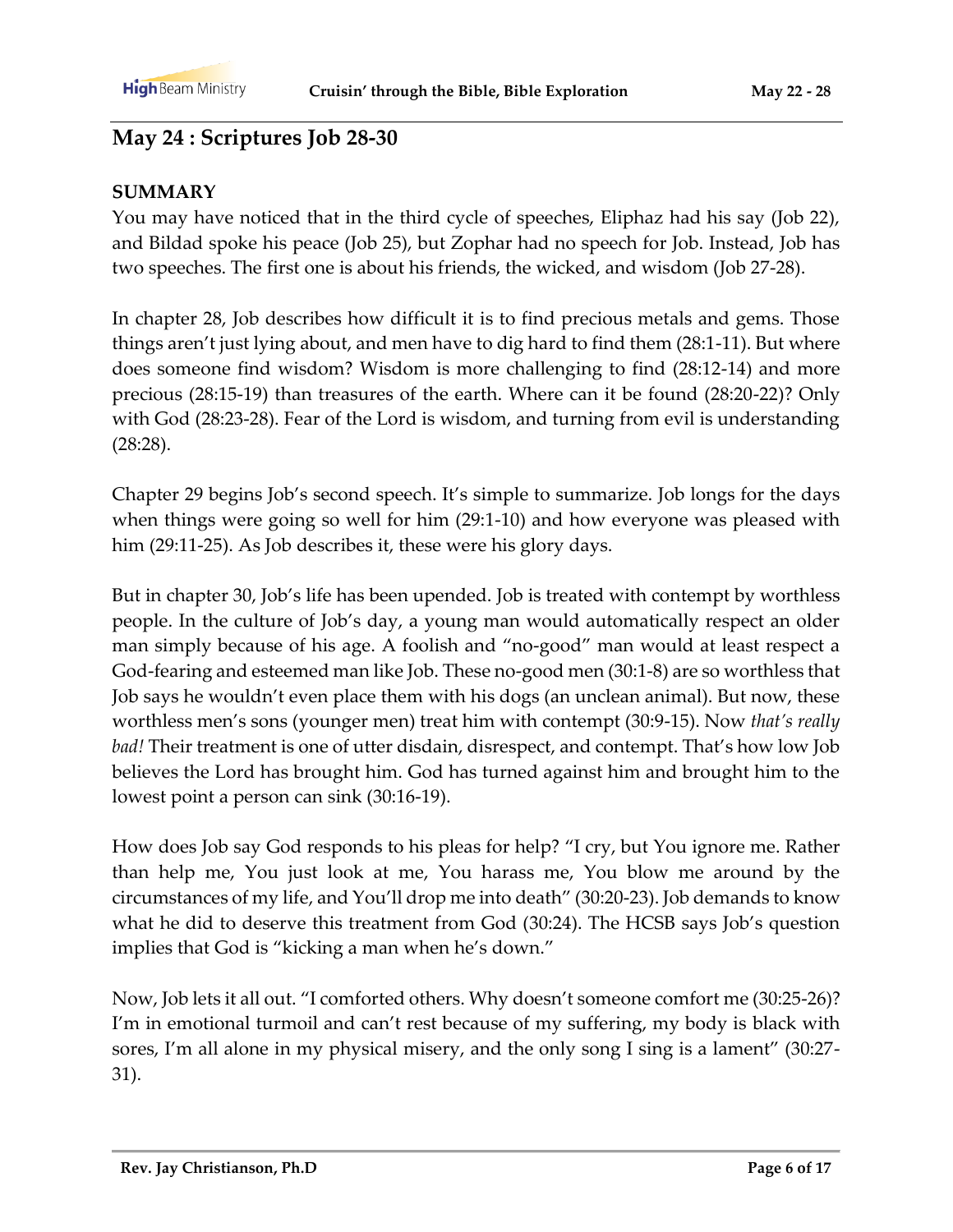#### **INSIGHT**

"But wisdom, where can it be found; where is the place of understanding? Humankind doesn't know its value; it isn't found in the land of the living" (28:12-13). I've known and observed many unwise people throughout my life. I've seen the results of many unwise (okay, foolish) decisions that have permanently bruised and broken lives. I've also known and observed many wise people throughout my life. Their wisdom often comes through experience, usually after doing something foolish first.

Knowledge with experience is an excellent source of wisdom. But what we have read about King Solomon tells us the best source of wisdom is that which comes from the Lord. Wisdom's value is found in its ability to keep us on God's path and out of trouble. Wisdom's value is realized when we're in trouble, and it helps us find our way out. And wisdom's value is found in inescapable circumstances when it tells us to trust the Lord because we'll find the strength we need to endure it (Isaiah 40:31).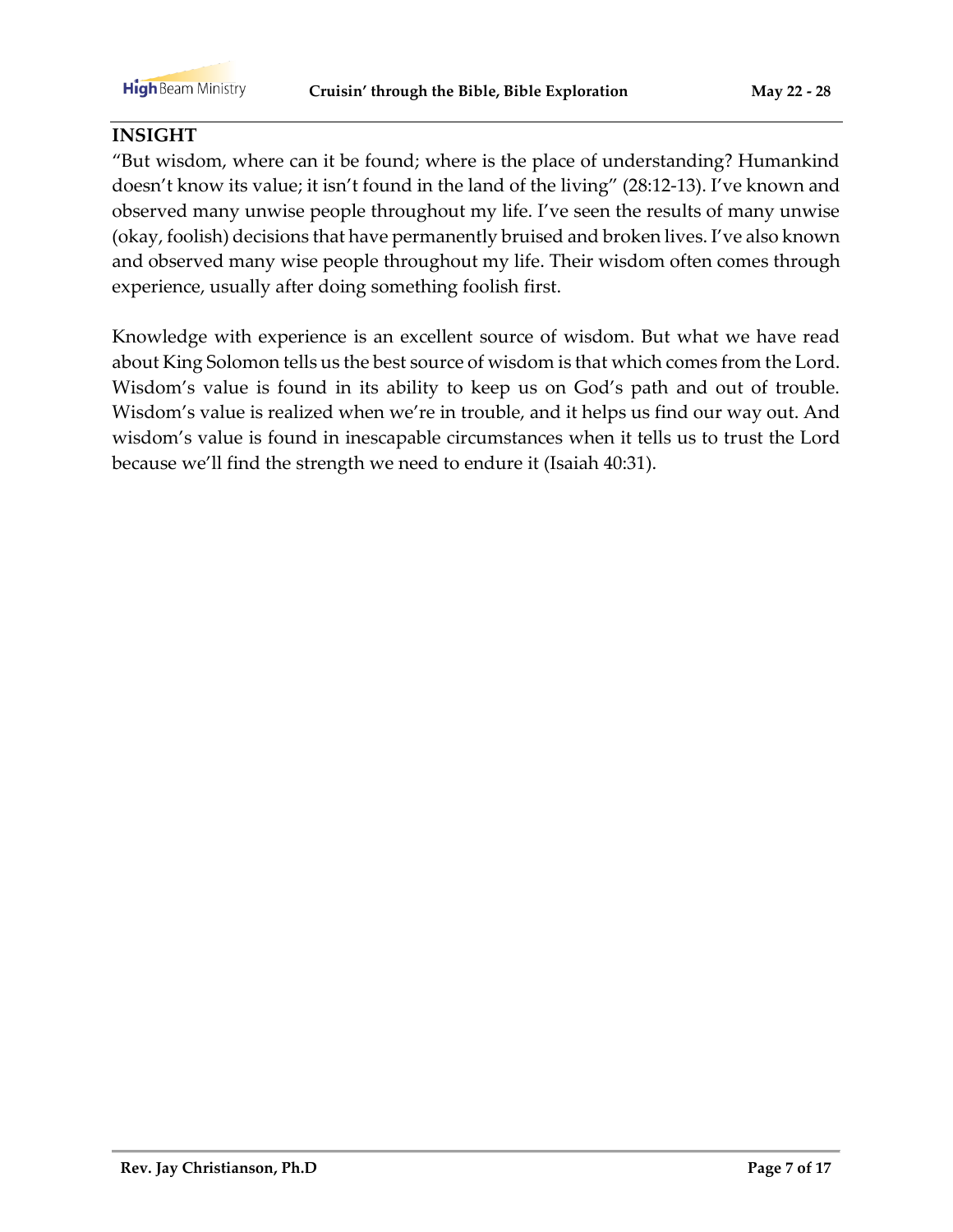# **May 25 : Scriptures Job 31-33**

#### **SUMMARY**

In chapter 31, we reach the climax of Job's argument, "Where have I done wrong to deserve this?" which brings us back to the questions from The Bible Project's video about the book of Job:

"Is God just in character?

Does God run the universe on the strict principle of justice?

How is Job's suffering to be explained?"

The big assumption is that "Everything that happens in the universe should operate according to the strict principle of justice."

Job's closing argument is the defense of his blameless life. I like the way these translations help me understand Job's preface in 31:1-4, "I promised myself never to stare with desire at a young woman. God All-Powerful punishes men who do that. *In fact, God sends disaster on all who sin, and he keeps a close watch on everything I do*" (Contemporary English Version, italics – author). "I made a solemn pact to never to undress a girl with my eyes. So what can I expect from God? What do I deserve from God Almighty above? Isn't calamity reserved for the wicked? *Isn't disaster supposed to strike those who do wrong? Isn't God looking, observing how I live? Doesn't he mark every step I take?*" (The Message, italics author).

And so, Job lays out the evidence of his godly life for the Lord's (and his accusers') examination. It takes the form of, "If I have done this, then I deserve what I get." But Job knows if he has done these things, he will face the Almighty's wrath. The implication is that since he hasn't done these things, why (as it seems to Job) has God's wrath fallen on him. God's wrath is so terrifying to Job, it's kept him from sinning (31:23).

To Job, God is silent, but his accusers are not. There is no one on his side (31:35). Job invites the Lord to lay down a valid charge against him, and he would freely admit his guilt. And Job would even lay out the truth of the accusation for all to see (35:35-37).

Job ends his defense by calling down a curse upon himself if he is guilty (31:38-40). What more could he say? "After saying these things, Job was silent."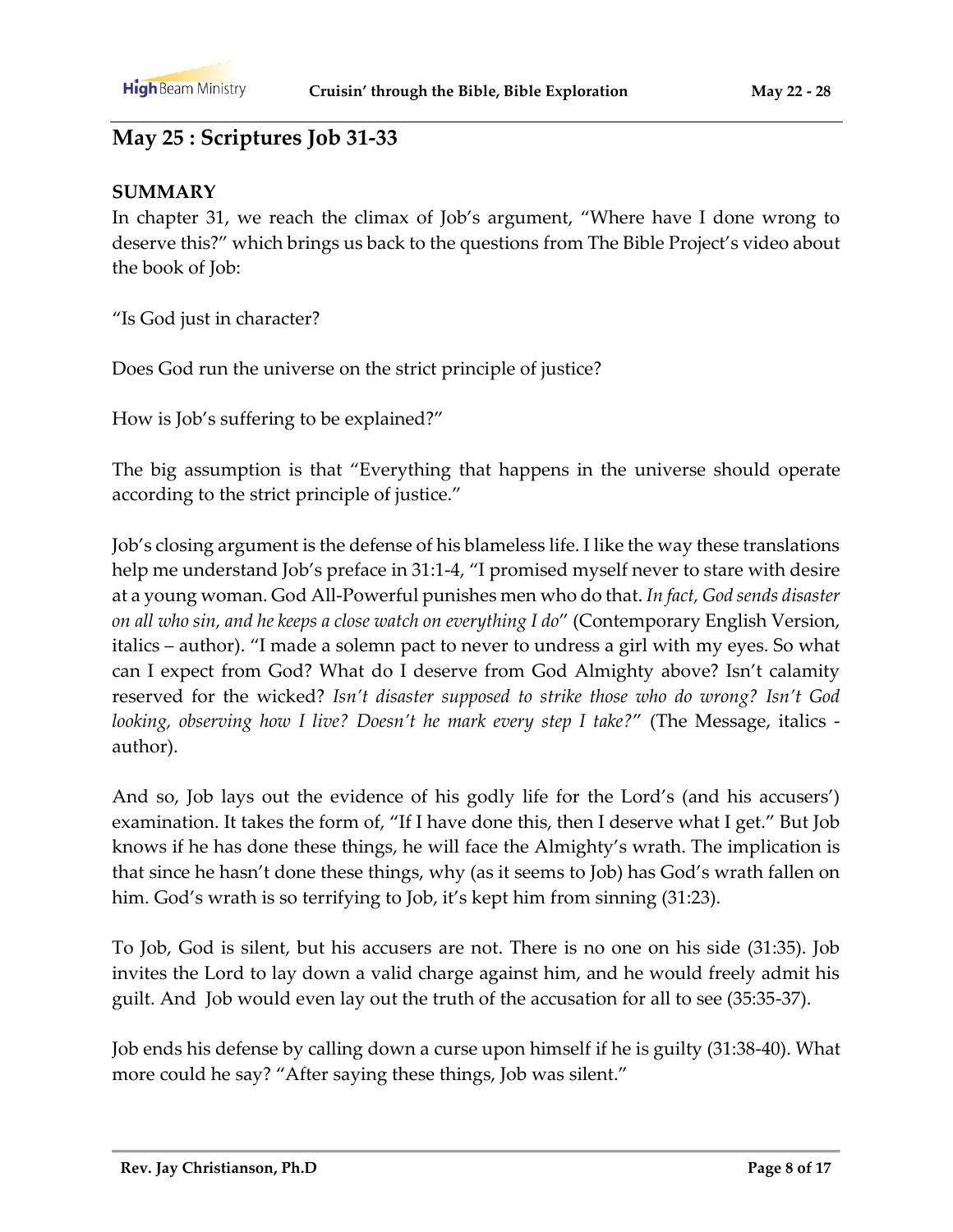**High** Beam Ministry

And now we meet Elihu, whose name means "He is my God." What's unique about Elihu is that his name, his father's name (Barachel the Buzite), and his family's name (Ram) are all Israelite names, whereas Eliphaz, Bildad, and Zophar are not. Also, according to the HCSB commentary, "Buz was the brother of Uz and Abraham's nephew (Genesis 22:20- 21). Job was from the land of Uz (Job 1:1)" or Uz's land if you will.

Job's three friends have tried to explain Job's suffering as self-inflicted due to sin. Their assumption via conventional/traditional wisdom is that the wicked are punished for their sin and justly so. The punishment comes in a myriad of ways but results in suffering. Job is suffering, so, therefore, Job must have sinned. He is not as blameless as he claims and lacks integrity by saying he's clear of sin. Job sees his suffering as a punishment, but an unjust one, since he sees no reason for it. Why would God lower the boom on an innocent person? In short, "What did I ever do to deserve this? Nothing! So why has it come upon me? God is unjust to punish the righteous." Job's friends claim the wicked are always punished, but Job counters with, "But not always. God's punishment comes to the wicked either now, in the future, or both. *But I'm not wicked! So, your arguments and accusations don't apply to me. Your so-called wisdom is misapplied in my case.*"

Elihu now stands up to make his speech. He is a younger man (32:6) and respectfully stayed silent while his elders spoke. Now it's his turn. He's ticked because he hears Job justifying himself rather than justifying God (32:2) and that Job's friends "failed to rebuke Job and yet had condemned him" (32:3). The three friends just didn't have a good answer to Job's question. Elihu goes for it.

He begins by saying wisdom is not the sole possession of the aged (32:9-10). He has some wisdom to share. The three friends' wisdom didn't cut it because they couldn't refute Job (32:12-13). Elihu feels compelled to speak, and if he doesn't, he'll burst (32:19). Fun fact: During the fermentation process, wine produces carbon dioxide. If the animal skin that holds the fermenting wine isn't vented, it'll pop like a balloon! So, Elihu will vent his thoughts and feelings regarding Job without partiality, so he doesn't metaphorically burst (32:21).

Elihu's speech is in four parts – chapters 33, 34, 35, 36-37. In chapter 33, Elihu says he will present his case to Job (33:1-4) and invites Job to refute him (33:5). "Don't worry, Job, though I'll be direct, I won't stomp on you" (33:7). Elihu declares what Job said is wrong by claiming that he is guiltless and God is unjustly punishing him (33:8-11), and Job is out of line by demanding God answer his questions (33:12-13). But although God doesn't answer him in the way Job wants, God does indeed speak. He speaks through dreams (33:15-18) or pain (33:19-22) or through messengers (33:23-30) to reprimand and discipline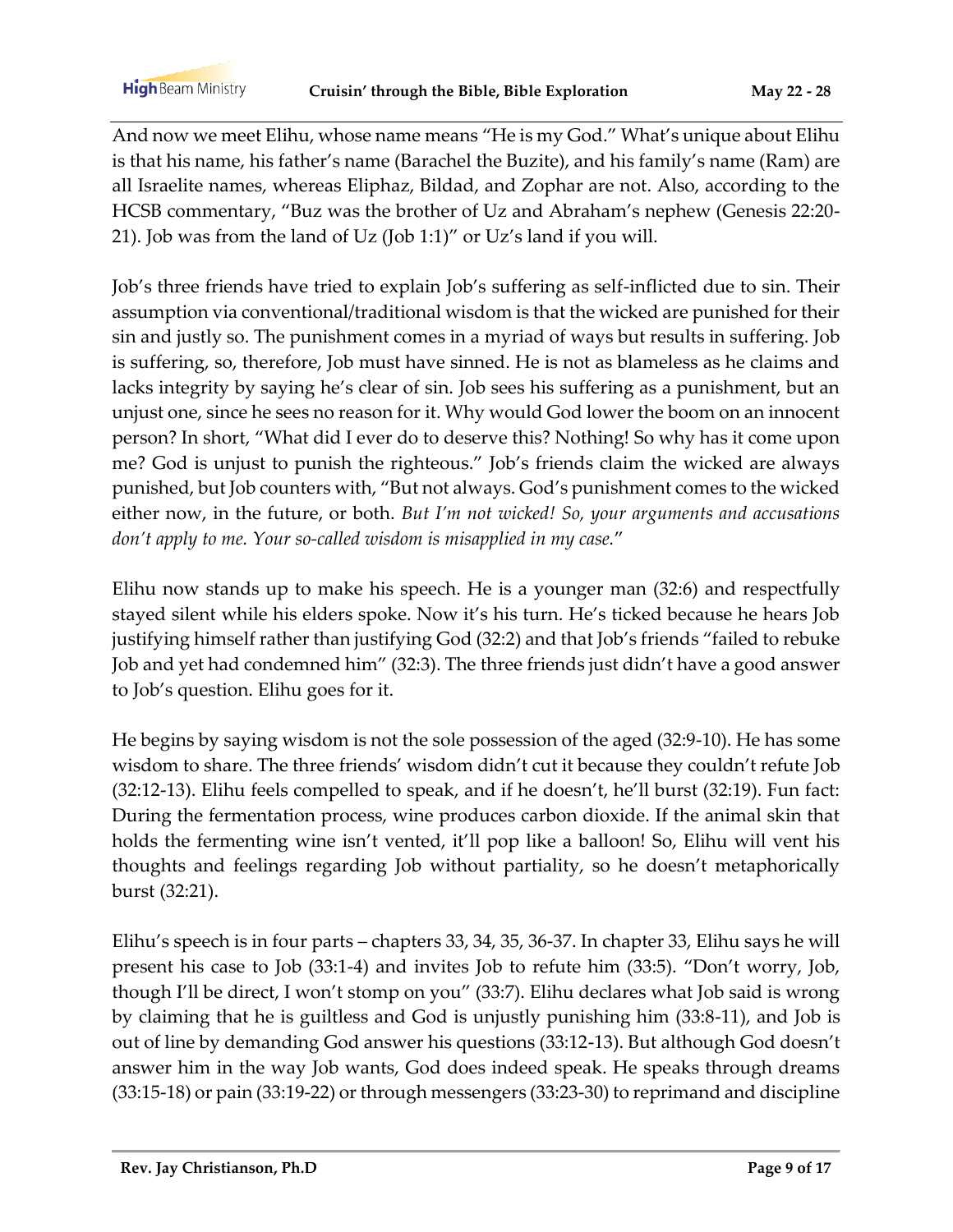them so they'll turn from their straying ways and come back to God. *Chapter 33's point is that God is great and gracious despite what Job has experienced.* And with that, Elihu prepares Job for his following argument.

#### **INSIGHT**

One of the things I was taught in pastoral training was a series of statements that don't help a suffering person's situation. These are statements like, "Don't cry," "Cheer up," "It could be worse," "It's not that bad," "Everything will be fine," or "Look at the bright side." Why are these not helpful? Because they dismiss the person's trouble. Don't throw the person's situation aside. Sit with them in it. You don't have to speak, but when you do, it's good to acknowledge their pain simply.

There are many others, but one I often hear from fellow Christians is, "God must be trying to teach you something." Is that true? Most of the time, no. In a few instances, yes. I say that because it's happened to me. I've had troubles hit me that have rocked my world. But it's usually well after I've emerged from them that I see something in all the mess that the Holy Spirit points out as His counsel to me. So what Elihu says about God using suffering as a way to send a message is not necessarily wrong. But I've found it's a rare thing.

That said, I often find a message as a result of suffering, especially if it's self-inflicted suffering. Usually, it's "Next time, don't be an idiot. Use wisdom instead." Yup, see yesterday's reading.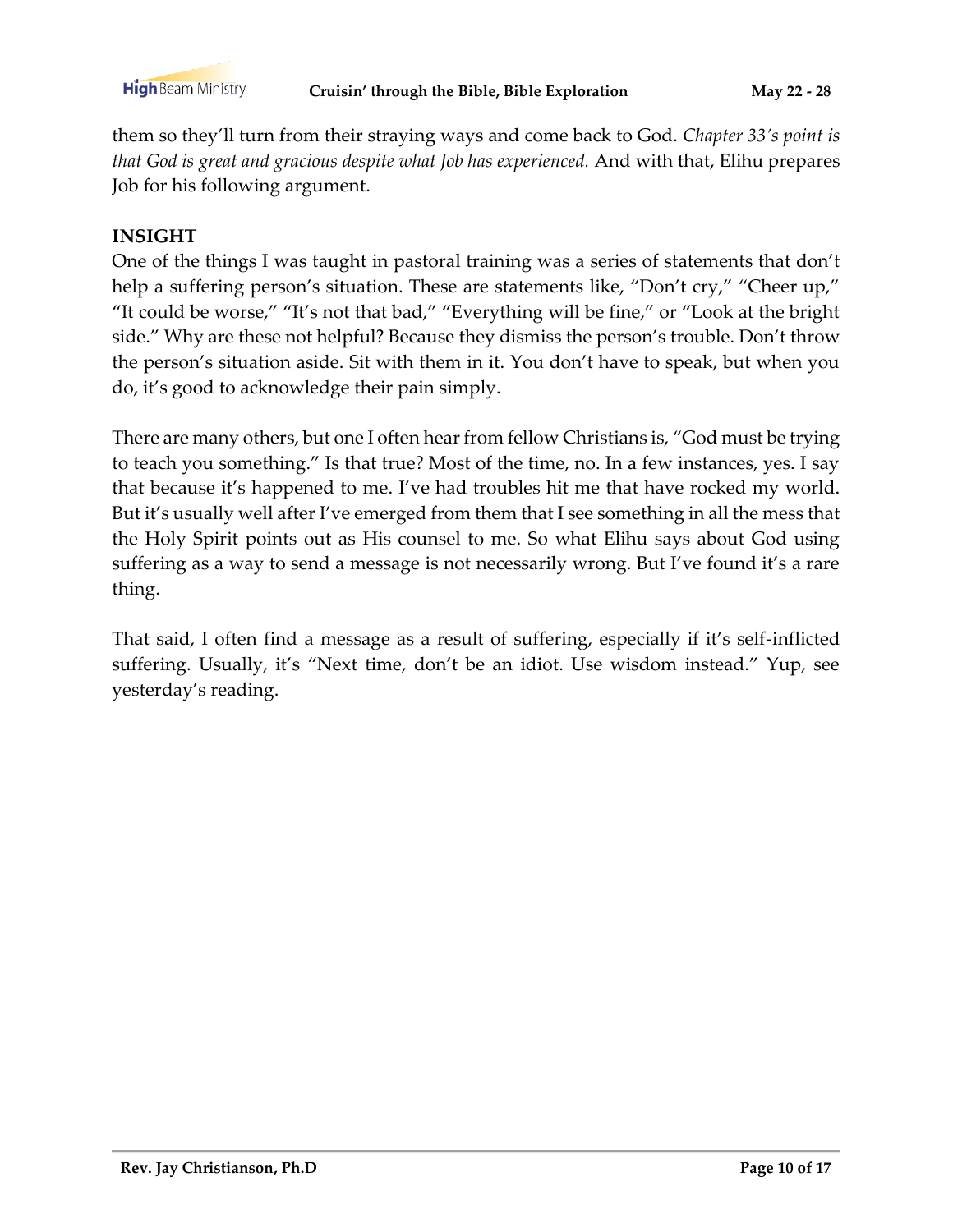# **May 26 : Scriptures Job 34-36**

#### **SUMMARY**

In chapter 34, Elihu moves from God's greatness and graciousness to God's justice, which is the book of Job's primary focus.

Elihu begins by stating Job's claim, "Job claims he is innocent and God is guilty of mistreating him. Job also argues that God considers him a liar and that he is suffering severely despite his innocence" (34:5-6). Elihu refutes Job because he derided others and God as well, "For he has said, 'A man gains nothing when he becomes God's friend.'"

Elihu points out that God can't act unjustly and treats everyone fairly according to what they deserve (34:10-11). Therefore, Job's claim that God is unjust is flat-out wrong. Yehovah is sovereign over the world with the power over life and death, and he alone is qualified to run the world. Who dares to condemn the God who is greater than rulers and is impartial to all? He sees all and knows what's in every person already, so He has no need to bring them to court (34:23). And even if God *seems* to let the wicked walk freely, He has His eye on them, counter to what Job asserted earlier (34:29).

Elihu tells Job to leave open the possibility that he did wrong and even assume it, and ask the Lord to point out what that wrong is. He sees Job demanding God meet his terms ("I'm innocent so relieve my suffering") rather than Job meeting God's terms ("Your suffering may be a prompt from Me to check yourself"). Elihu suggests perhaps Job must suffer more (as if he could) for talking like a sinner does (34:36). *Chapter 34's point is that God is a God of justice despite what our circumstances tell us or how we feel about Him. He's sovereign, and we live on His terms.*

Elihu's third point, in chapter 35, now condemns Job's self-righteousness and his question, "What does it profit You, and what benefit comes to me, if I do not sin?" To Elihu, those two statements contradict each other. On the one hand, he's heard Job hold fast to his profession of blamelessness before God. On the other hand, Elihu says Job has lamented, "What good does it do You, Lord, for me to not sin if this is the way I'm treated. There's no difference" (35:2-3). Elihu points out that a person's sin or righteousness doesn't harm or help God in any way. The only one that sin hurts is the sinner, and the only one that piety helps is another person (35:8). As the Contemporary English Bible puts it, "The evil or good you do only affects other humans," but not God. In the other direction, God answers people when they cry for mercy in their distress, but they soon forget Him when they're relieved (35:9). As for the wicked, God won't answer them because of their pride. So if the Lord ignores "empty prayers" (CEV), why would He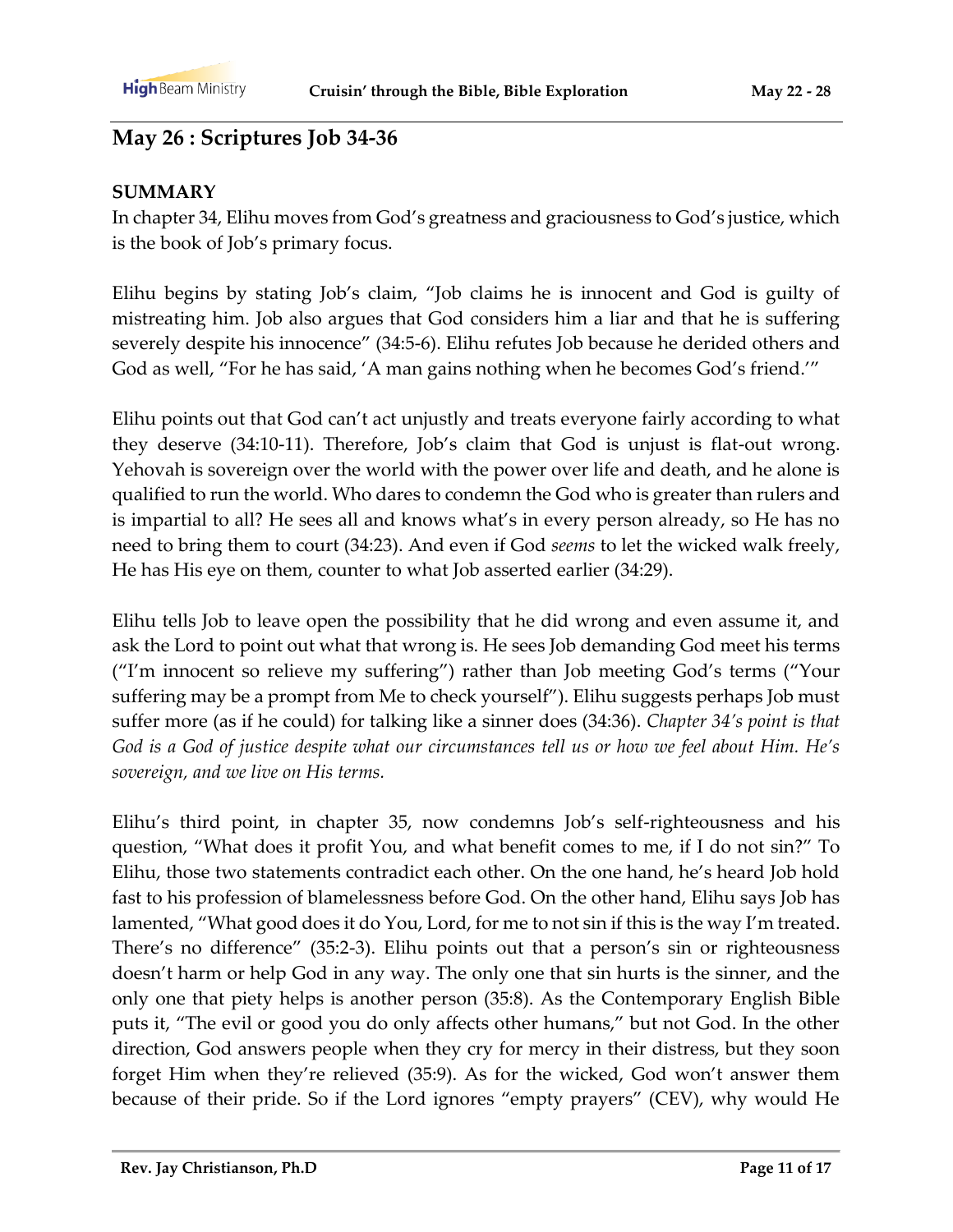bother to answer your demand that answer your case against Him (35:14)? God hasn't punished you fully, Job, so you just keep babbling. *Chapter 35's point is that God is absolutely just and answers to no one.*

For his final point in chapter 36, Elihu turns to God's greatness. "Job, you've misjudged God. He *does* deal with evil people and gives justice to the suffering ones. He keeps His eye on the righteous, contrary to what you've been saying. If someone suffers, the just God tells them what they've done wrong and invites them to change their ways. But the choice is up to them" (36:8-12). Wicked people refuse to ask God for help. Elihu declares that Job's suffering isn't from God ignoring Him, but his pain is God's mercy to keep Job from straying off the path, like a warning. And now that God has his attention, Job should watch his anger and words against God (36:17). Don't look for wealth or death for relief. You've been tested by affliction to keep you from doing wrong.

Elihu proclaims that God is exalted by His power and doesn't need anyone to school Him. Job should praise Him for His tremendous works and incomprehensible being, far beyond our ability to truly know Him. The HCSB says, "Rather than finding fault with God, Job should join all mankind in singing His praise." Elihu then points out God's greatness as seen in nature, specifically in storms. Now, this is an interesting thing for Elihu to focus on because God is about to appear to Job in a whirlwind storm to confront him face to face as he wanted.

### **INSIGHT**

Elihu points out what Job has said, "A man gains nothing when he becomes God's friend." I have a buddy who sounds just like Job, and he has struggled in his life, but nothing of the caliber Job faced. I've struggled for many years to answer him, and I realize there's really not much I can say that will give him the answers he seeks. Instead, I've learned to turn the conversation away from himself and toward more positive things while not minimizing his troubles.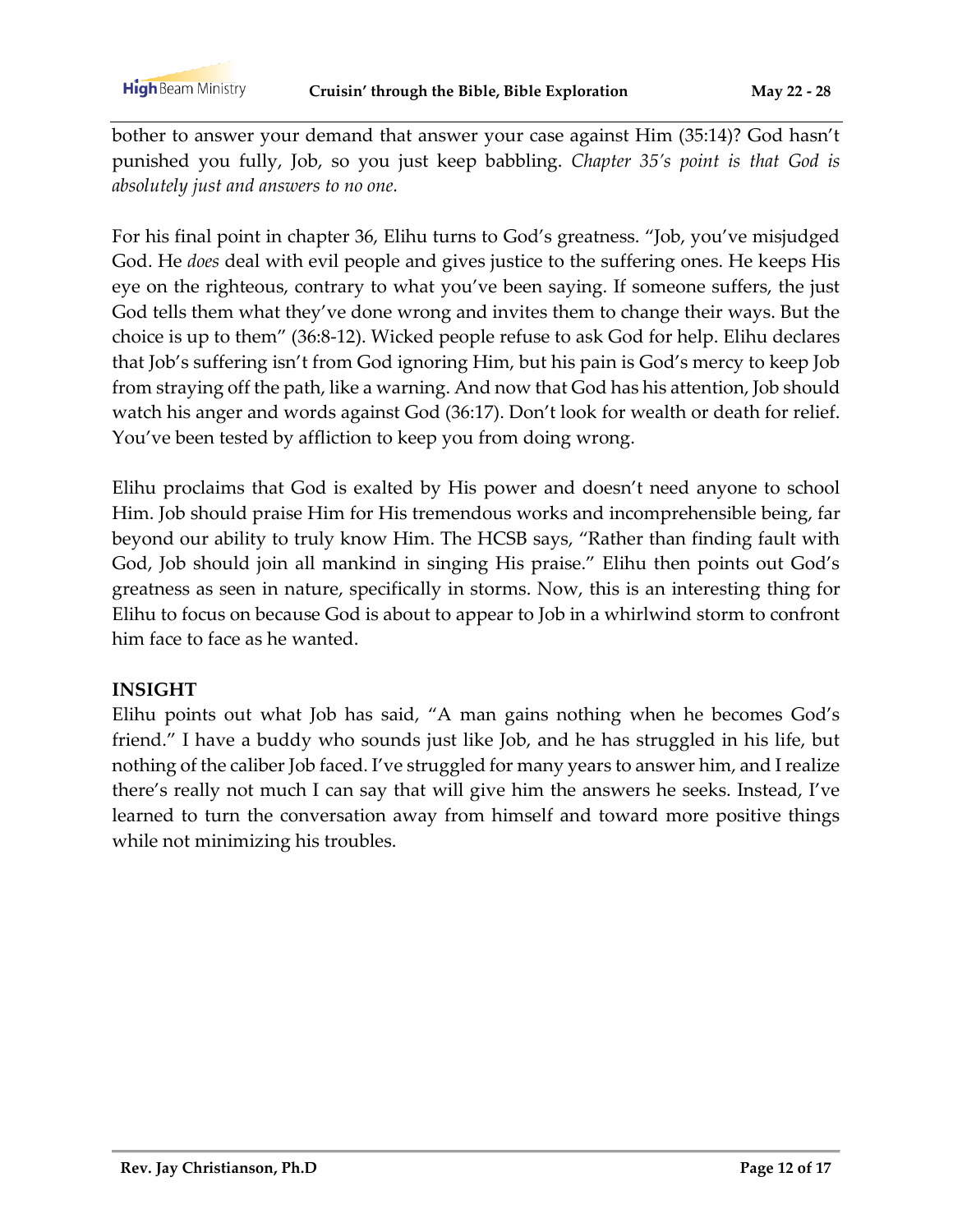## **May 27 : Scriptures Job 37-39**

#### **SUMMARY**

Elihu finishes his speech in chapter 37 with a magnificent vista of God's glory as seen in the expanse and power of His creation (37:1-13). Then he turns to Job and asks him if he was in any way able to understand or explain God's creation. Since Job can't, maybe he shouldn't be challenging God to a debate about how the Lord has treated him. Does Job have any right to question God or make demands on such a holy being?

He closes his case with this, "The Almighty—we cannot reach him—he is exalted in power! He will not violate justice and abundant righteousness; therefore, men fear him. He does not look favorably on any who are wise in heart" (37:23-24). *Chapter 36-37's point is God is exalted, absolutely just, and righteous and shows no favoritism, even to the wise. Therefore, we should simply fear God, i.e., deeply revere Him.*

And then it happens.

God shows up!

Chapter 38 opens with a bang, and Job gets what he's been asking for, but it doesn't work out quite the way he expected.

God speaks out of a mighty whirlwind, similar to the atmospheric manifestations Elihu was just recounting. "You want the truth. Job? You can't handle the truth! Do you want an audience with Me, Job? Sit down, listen, and get ready to answer Me" (38:2-3).

And then a torrent of rhetorical questions flies at Job. Where were you when I established the earth? Who runs creation? Have you explored its farthest reaches?" (38:4-20). God presses into Job, "Don't you know? You were already born; you have lived so long!" (38:21). And then God continues. He challenges Job to reveal the scope of his knowledge vs. the Almighty's understanding. "So, Job, do you know how the weather works? Are you in charge of it? (38:22-30). The Lord then moves from the earth out into the cosmos, referring to the constellations of the Pleiades, Orion, and Ursa Major, the Bear. What God created, Job knows only as tiny flickers of light from the billions of galaxies and stars, and who knows what else God crafted with His own hands (38:31-32). Then God shifts back to the atmosphere and implies that no person has the wisdom to control the weather as He does (38:33-38). "If not that, how about the complex relationship of predator and prey in nature or how animal life cares for its young?" (38:39-41).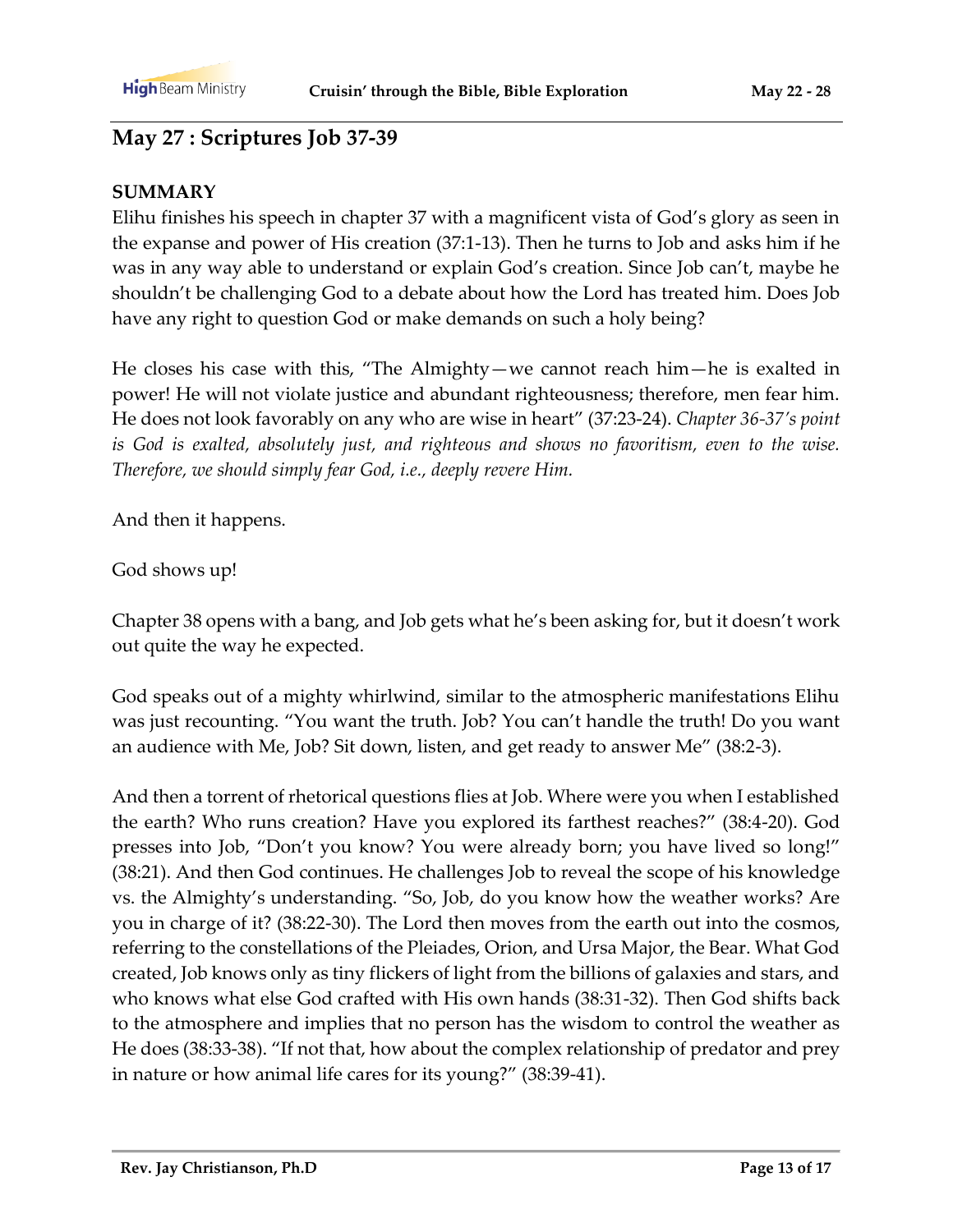Chapter 39 opens with the Lord questioning Job about his knowledge of animal life on earth. Do you understand the animals' reproductive cycle? Can you wrangle wild animals and tame them? (39:1-12). Of course, all of this implies God can. I chuckle a bit because now God takes it down to just a few specific examples of what He's created – the ostrich, horse, and birds of prey. Did Job make the ostrich without sense and yet can outrun a horse? And speaking of horses, did Job gives horses strength and fearlessness? Or did Job teach birds to fly or build nests at great heights? Again, the rhetorical answer is no.

What is God doing? Opening Job's eyes and mind to bigger things than his suffering – the Lord and His magnificent works.

#### **INSIGHT**

Even though Elihu's speech may seem like a harsh rebuke, it really isn't. Yes, Elihu tells Job's three friends their wisdom is nothing but "conventional wisdom," blaming Job for unspecified or assumed sins indicated by his suffering. Yes, he admonishes Job for his claim that God is unfair. But Elihu's speech is about raising our eyes above our suffering to focus on God Himself, from the earth to the heavens. We need to look at our situation from God's perspective rather than our own because only God knows everything about it, and only He can reveal all aspects of what we're going through. And often, God won't. We'll likely learn more in the next life as we see our lives from God's point of view, and the Spirit explains things to us. But for now, Elihu is right. Let's first fill our eyes with God's majesty and appreciate Him for all He is and does. And then let's be reverent, fear the Lord, and walk humbly before Him, trusting that He has everything under control.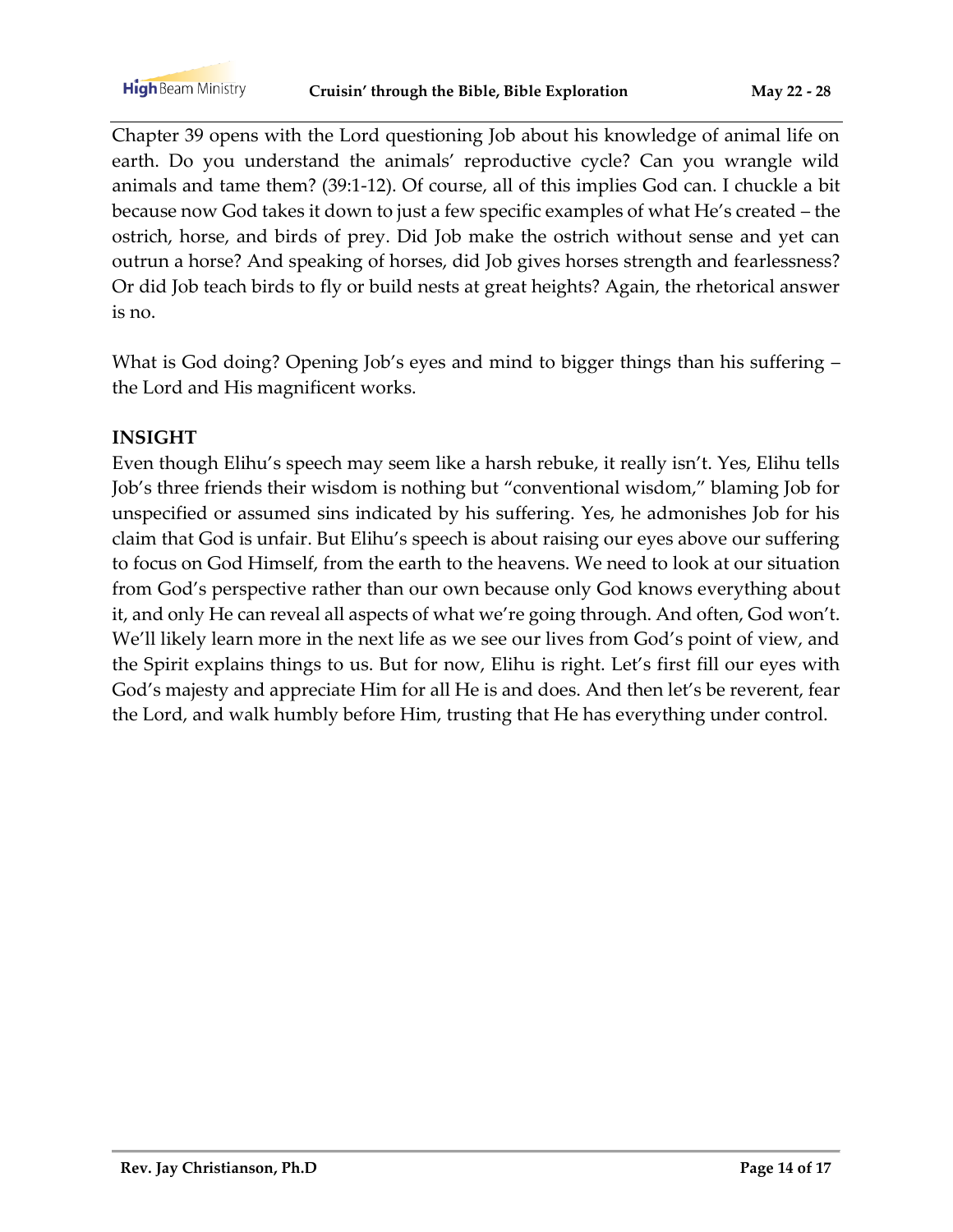## **May 28 : Scriptures Job 40-42**

#### **SUMMARY**

At the start of chapter 40, it's now a time for Job to answer Almighty God. The Lord invites him to argue back (40:1-2), but God's display of His incomprehensible exalted being compared to Job's limited capacity completely overwhelms Job, and he's left speechless.

The Lord launches back into His cross-examination of the stunned Job, demanding that he answer Him (40:7). His question hits at the core of Job's questions about his suffering. God asks, "Would you question my justice, deem me guilty so you can be innocent?" (40:8). I can't imagine how that question rattled Job and perhaps put the fear factor to him.

"How are you like Me? Can you do what I can? If so, then I'll admit you can save yourself" (40:9-14).

Behemoth – Some say it's the hippopotamus that hides in the stream (40:21-26) or an elephant that feeds on grass (40:15-16, 20), but neither of those powerful beasts has a "tail like a cedar tree," and neither matches the living place of the other. A friend of mine believes this fits the description of a dinosaur, like a brontosaurus. Who knows? The point is this beast is so humungous and strong no one but God can subdue it, thus emphasizing Job's smallness compared to God.

In chapter 41, the Lord continues His whirlwind speech concerning another mysterious and terrifying creature – Leviathan. Some think the writer is referring to a whale or an immense crocodile, and others claim it was another dinosaur-like creature or something about which the myth of dragons was concocted. God says Leviathan is uncapturable and uncontrollable by any person, but by implication of the rhetorical questions, God can do it. God is greater than Leviathan! "Hey, Job, if you can't stand up to Leviathan…" therefore, "Nobody is fierce enough to rouse him; who then can stand before me? Who opposes me that I must repay? Everything under heaven is mine" (41:10-11).

And now we come to some fascinating descriptions of Leviathan. "Who can strip off his outer covering? Who can penetrate his double layer of armor?" (41:13). That's interesting, but the word for armor can also mean "bridle." Bridle may actually be a better translation because the next verse refers to Leviathan's strong jaws and terrifying teeth (41:14).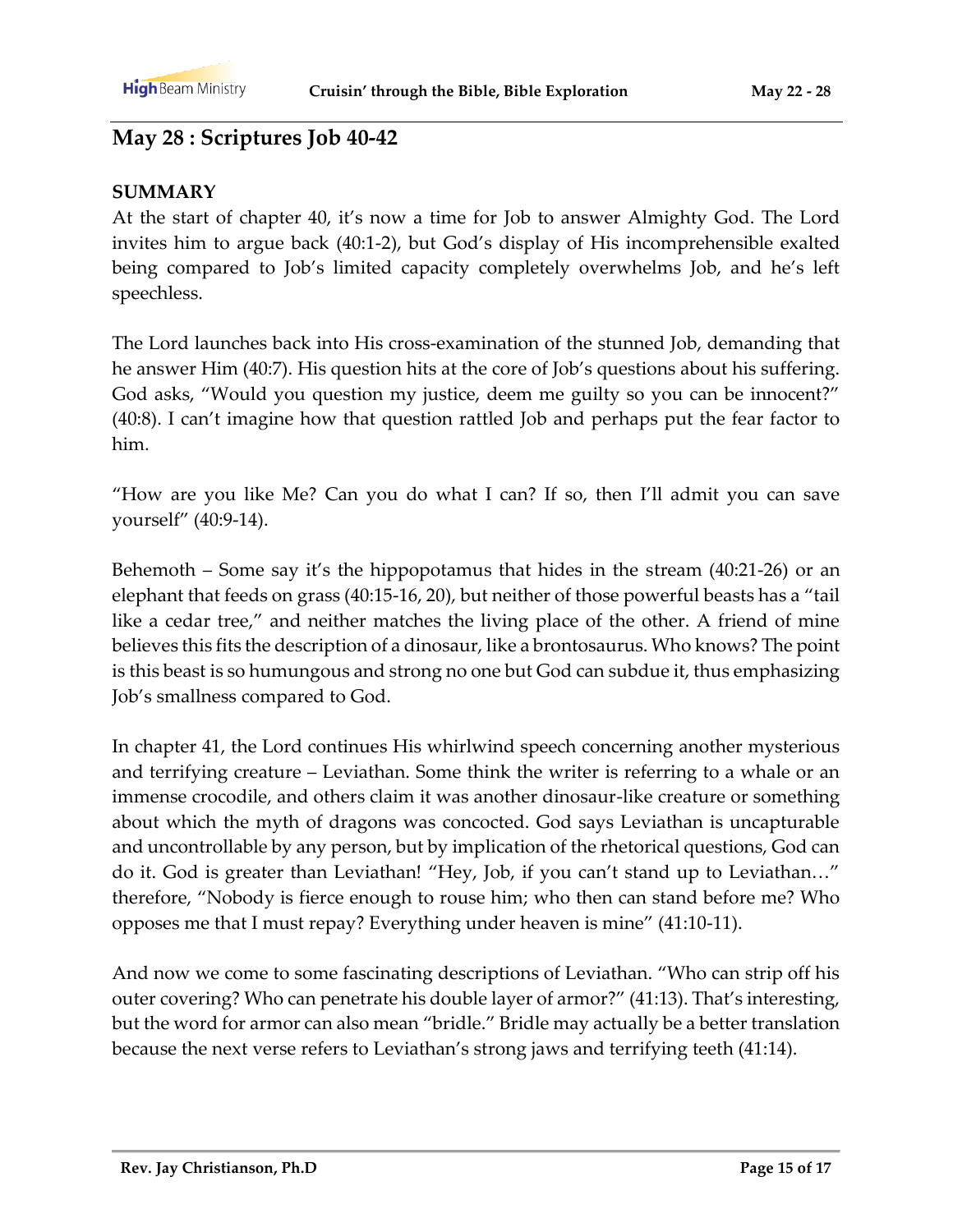However, the following verses are particularly interesting, "His pride is in his rows of scales, closely sealed together. One scale is so close to another that no air can pass between them. They are joined to one another, so closely connected they cannot be separated. His snorting flashes with light, while his eyes are like the rays of dawn. Flaming torches shoot from his mouth; fiery sparks fly out! Smoke billows from his nostrils as from a boiling pot or burning reeds. His breath sets coals ablaze, and flames pour out of his mouth" (41:15:21). Now you know why some think it's referring to a mythical dragon or some pagan ideas about primordial creatures and creation. The rest of the chapter explodes with vivid imagery of Leviathan, reminding me of Smaug from *The Hobbit* with his impenetrable scaly hide.

But perhaps there's another explanation. According to some Jewish sources, Leviathan represents God's Adversary, Satan, the exact figure seen at the beginning of Job. Why? Because of the last verse in chapter 41, "He has no equal on earth—a creature devoid of fear! He surveys everything that is haughty; he is king over all the proud beasts" (41:34). "But that says proud beasts, Pastor Jay." I know. But the literal reading is, "Every high thing he doth see, He [is] king over all sons of pride." Which is it? I think it could go both ways with the literal version explaining why the Hebrew speaking rabbis say it refers to Satan, the king over all proud people.

Another point is Satan is described as a dragon, reminiscent of Leviathan (Revelation 12:4, 7, esp. 9, and 20:2). Literal, figurative, or symbolic, God's point is the same. Even the mightiest of all beasts of His creation are no match for the Lord. How much less is Job who demands an audience with God so He can explain why Job was allowed to suffer despite Job's righteous life.

Chapter 42 concludes our *Crusin' Through The Bible Job Roadmap.* Finally, Job has the proper perspective, and he's gob-smacked! After focusing on his suffering and demanding God account for it, Job focuses on the Lord's sovereignty as the all-powerful, all-knowing, and all-wise God. *Now* Job repents, and it's for his foolishness of overstepping His bounds with God (42:6). Does God smite Job for his rash words driven by pain and anguish?

No. God rebukes Job's friends because they didn't speak the truth about the Lord with their "conventional," traditional wisdom, and He commends Job. Job may have been rash, but he was honest as he wrestled with his thoughts, under-informed and selffocused though they were. God demands the three friends let Job make an offering for them, as Job had done for his children for any sins they may have committed, remember?